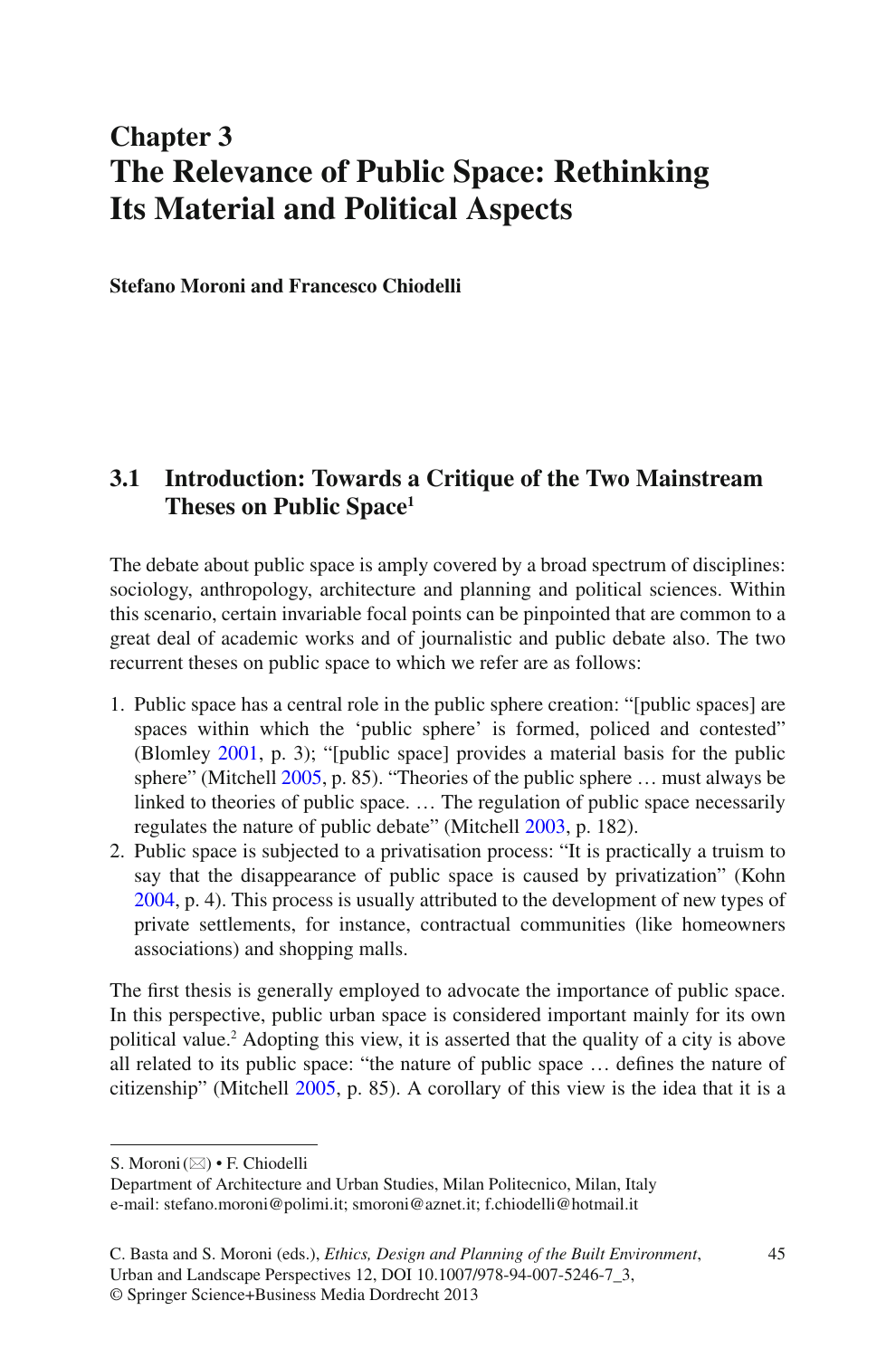<span id="page-1-0"></span>moral obligation, for example, for planners, to commit themselves in a battle to defend public space. This becomes even more pressing in the presence of a presumed progressive privatisation of public space (as the second thesis asserts): "Our commitment to free speech requires us to reconsider the spatial practices that can either enhance or inhibit that freedom. Most important, a proper understanding of the connection between spatial practices and freedom of speech should alert us to the dangers entailed by the erosion of public space" (Kohn 2004, p. 4).

 In our opinion, however, these two theses are for several reasons quite inexact. We will present and defend two different theses that are in a certain sense opposed to the previous ones:

- 1. There is no necessary causal relation between public space and the public sphere; this is even more true nowadays – thanks, for example, to the development of the new information technology.
- 2. No privatisation process of public space is actually under way; on the contrary, an increasing collectivisation process of private space is in action.

 It is important to highlight that our arguments also rest on the assumption that public space is *fundamental* . And, in fact, one of the purposes of this article is just that of confirming and strengthening this importance. In our opinion, this cannot however occur by using, as usually done, arguments that are not very persuasive, as happens with the aforementioned theses on the public sphere and of the privatisation of public space – they are a disservice to the cause. According to us, public space is not only important but also *necessary* . Nevertheless, this necessity is linked more to its "livability relevance" than to its "political relevance" – without any connection with the transformation processes that involve private urban spaces. The terms "livability relevance" and "political relevance" are employed here simply as labels to distinguish something that is relevant prevalently for certain physical, tangible actions (lingering in a square, sitting on a bench, moving from one neighbourhood to another…) from something that is relevant prevalently for certain "immaterial" aspects (communicating political messages, exchanging civic ideas…).

#### **3.2 On the Concept of Public Space**

 The current discussion about public space is affected by a certain "Manichaeism". Quite often, public space is described as a space concerning the people as a whole (Ercan [2010](#page-9-0)). In this sense, public space is regarded as totally opposite to and different from private space. The latter is often considered like a space where it is possible to exercise an unlimited right of exclusion.

 Actually, the situation is more complex. In Western cities, different articulations – that is, different ownership regimes – of both public and private property are present; in both cases, we have no necessary correspondence between *property* and *use* . There are private property spaces (e.g. bars) that can have more "collective use" (i.e. a use open to people, with few access and behaviour restrictions) than certain public property spaces (e.g. police stations). 3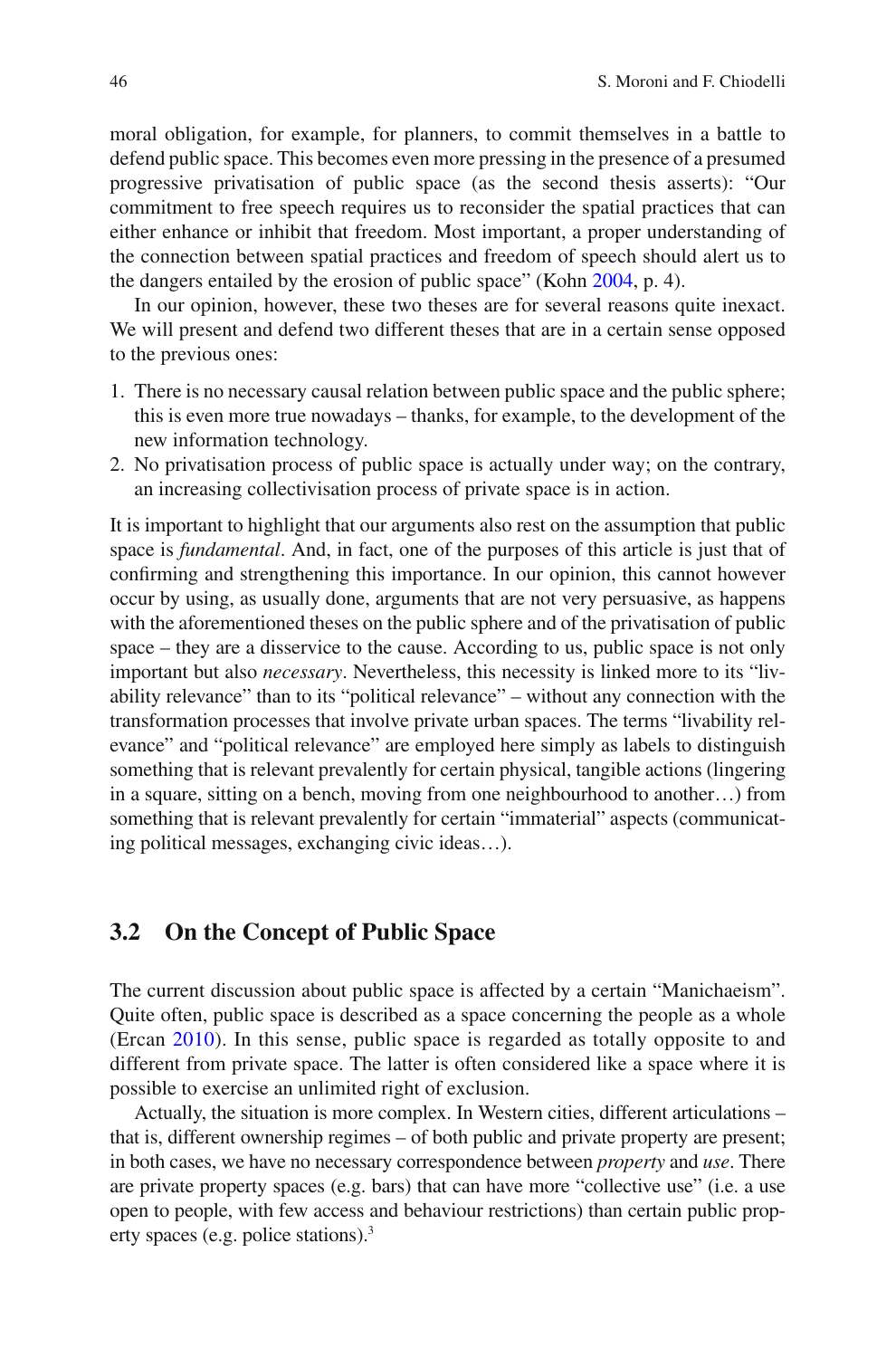<span id="page-2-0"></span> Strictly speaking, a public space can be distinguished from a private one on the basis of its owner: public space is a place where the owner is the State (the central State or the local governments), while private space is a place where the owner is represented by private legal persons. In this sense, public and private spaces are two clearly different and separate realities; nevertheless, this does not express per se what is the "publicness/collectiveness" of the space at issue. This specification is important because, as we will see in the following sections, it is possible to maintain – for instance – that the diffusion of some private settlement models (e.g. shopping malls and contractual communities) entails paradoxically an increment of spaces used in common, or that many public functions (connected with public sphere or political mobilisation) can take place also in private property space as well – and not only in the public streets or squares – without any necessary decline in "publicness".

 In order to go on with our discussion, at any event, it is useful to break the categories of public spaces and private spaces (as spaces owned by different subjects) down into a set of subcategories. In particular, we can distinguish among six kinds of urban spaces in the following manner (Moroni and Chiodelli 2013): first, *stricto sensu public spaces* (i.e. public spaces of the connective and open type for general use: public squares and plazas, streets); second, *special public spaces* (i.e. public spaces assigned to special functions: public schools, hospitals, libraries, etc.); third, *privately run specific public spaces* (i.e. publicly owned spaces that are leased to a private subject: marinas, lidos, etc.); fourth, *simple private spaces* (i.e. private spaces for individual use: detached houses, etc.); fifth, *complex private spaces* (i.e. private spaces in which use is conceded only to a specific group of people, usually an association or club); and sixth, *privately owned collective spaces* (i.e. bars, restaurants, hotels, shopping centres, cinemas).

#### **3.3 Two Different Theses on Public Space**

## *3.3.1 First Thesis: The Non-necessary Overlap Between Public Space and the Public Sphere*

 As we have seen, a large quota of literature on the city focuses on the overlap between *public space* and the *public sphere* , that is, on the fact that public space is primarily important inasmuch as it is the place in which the public sphere develops.

The public sphere is usually defined, according to Habermas' well-known definition  $(1974, p. 49)$ , as "a realm of our social life in which something approaching public opinion can be formed". Its nature is primarily "abstract", without a direct, necessary connection to (public) space: "it designates a theatre in modern societies in which political participation is enacted through the medium of talk" (Fraser 1990, p. 57). Habermas' public sphere idea is a-spatial.<sup>4</sup> The presumed necessary relationship between public space and the public sphere is stressed by (many) other sociologists, anthropologists and planners.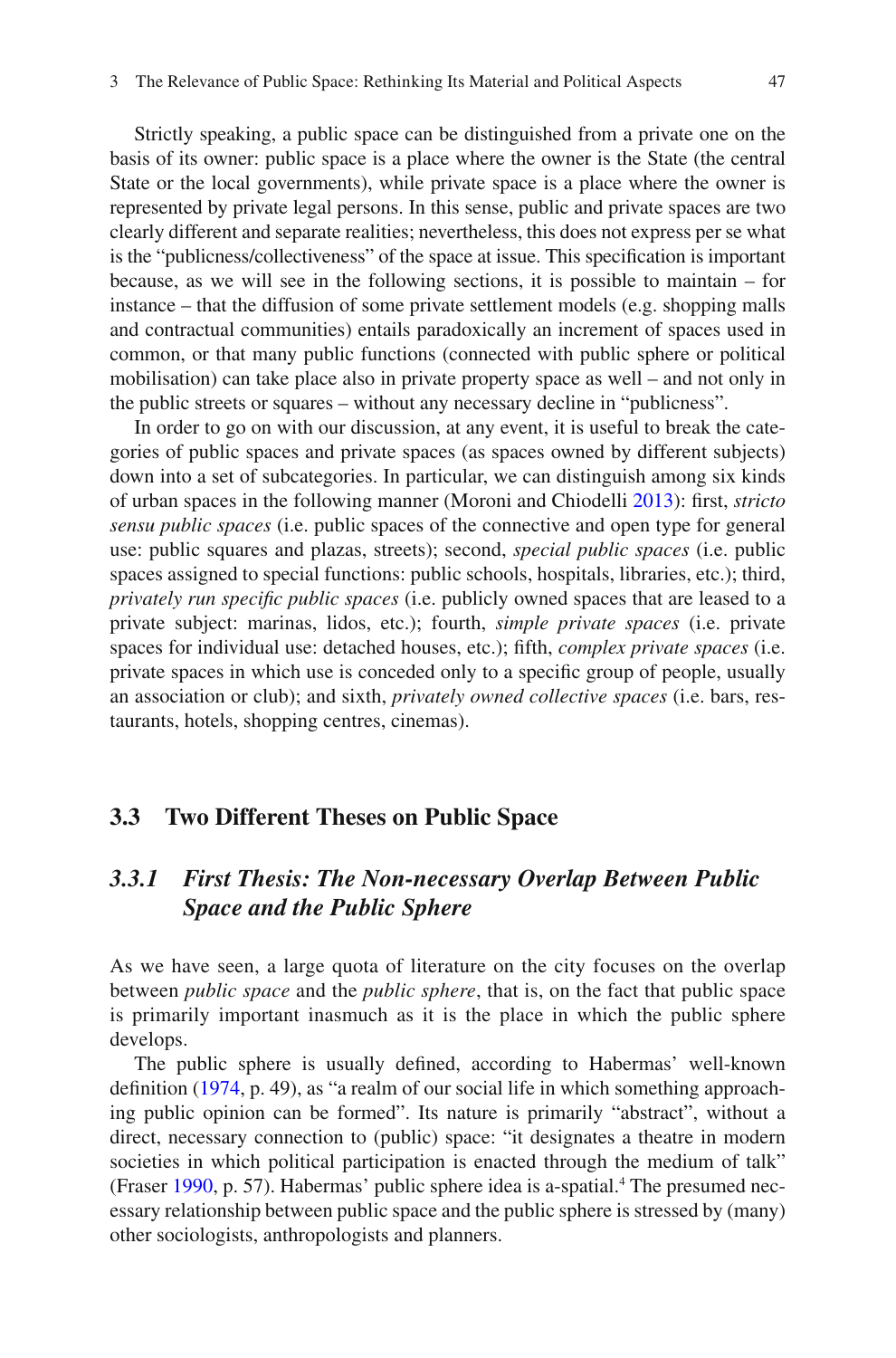But if we define *public space* as a space owned by central or local state (i.e. as a space in which the rules of access and behaviour are determined by the public body) and the *public sphere* as an arena of public participation and deliberation, the two aspects/elements can in some cases overlap, but in other cases, this does not necessarily happen. The public sphere can in fact also develop outside public spaces. In the past, public space could have had a central role in the development of the public sphere, but, today, new technologies (e.g. the Internet) have weakened this role.<sup>5</sup> And this may be not necessarily negative: for instance, through new technologies, it is also possible to create "a dense web of sociality sustaining a civil society with a density and plurality of aims and objectives.… The net recreates [the] possibility of non-hierarchical discussion and free association" (Crang [2000](#page-9-0) , p. 309). In this sense, we can state that, nowadays, the public sphere is not *univocally* linked to public space.

 This does not mean that a connection between public space and the public sphere cannot exist. Some connection between public space and the public sphere surely existed (Harvey  $2006$ ) and partially still exists (Lofland  $2000$ ). But there is nothing necessary about this, least of all necessary and sufficient. Nowadays, it seems that this connection is among varied types of space and the public sphere and not only between public space and the public sphere.

 The physical places where public opinion nowadays takes shape are not only *stricto sensu* public spaces (e.g. squares and streets) or special public places intended to have particular functions (e.g. schools).<sup>6</sup> Dialogue and debate take place also in privately owned collective spaces: "Increasingly public life is flourishing in private places, not just in corporate theme parks, but also in small businesses such as coffee shops, bookstores, and others such ... places" (Banerjee [2001](#page-9-0), pp. 19–20).<sup>7</sup> A considerable quota of contemporary urban society spends a lot of its time in private spaces of this kind, simply carrying out regular activities of interaction, socialisation and dialogue which in the past took place mainly in streets and squares.

 Actually, political activities traditionally rely on the use of private space. Those "subaltern counterpublics" (Fraser [1990](#page-9-0)) that constitute the multiplicity of publics characterising contemporary societies often have their spatial location in private spaces. Habermas (1974) states that only "organized individuals" could take part and effectively participate in the process of "public communication"; these individuals can be organised in parties, associations, clubs, temporary groups, etc. Sometimes they use and occupy public spaces to demonstrate and to have successful political mobilisation; practically always they use and occupy private spaces for their everyday activities. As Kirby (2008, p. 83) argues referring to civil rights and non-violence movements, "important challenges to the status quo need not be restricted to the streets, and … there has long existed an important tradition of political action occurring within privately-owned public spaces [e.g., bars]".

In the end, an important clarification is needed. It is important to warn against the dangers of nostalgia for certain public spaces of the past – spaces that were often far from ideals of inclusion, openness and publicness. Actually, spaces now viewed as embodying the ideal of democracy – for instance the Greek Agora – were usually also spaces of strong and violent exclusion (Dixon et al. 2006).<sup>8</sup> As Madanipour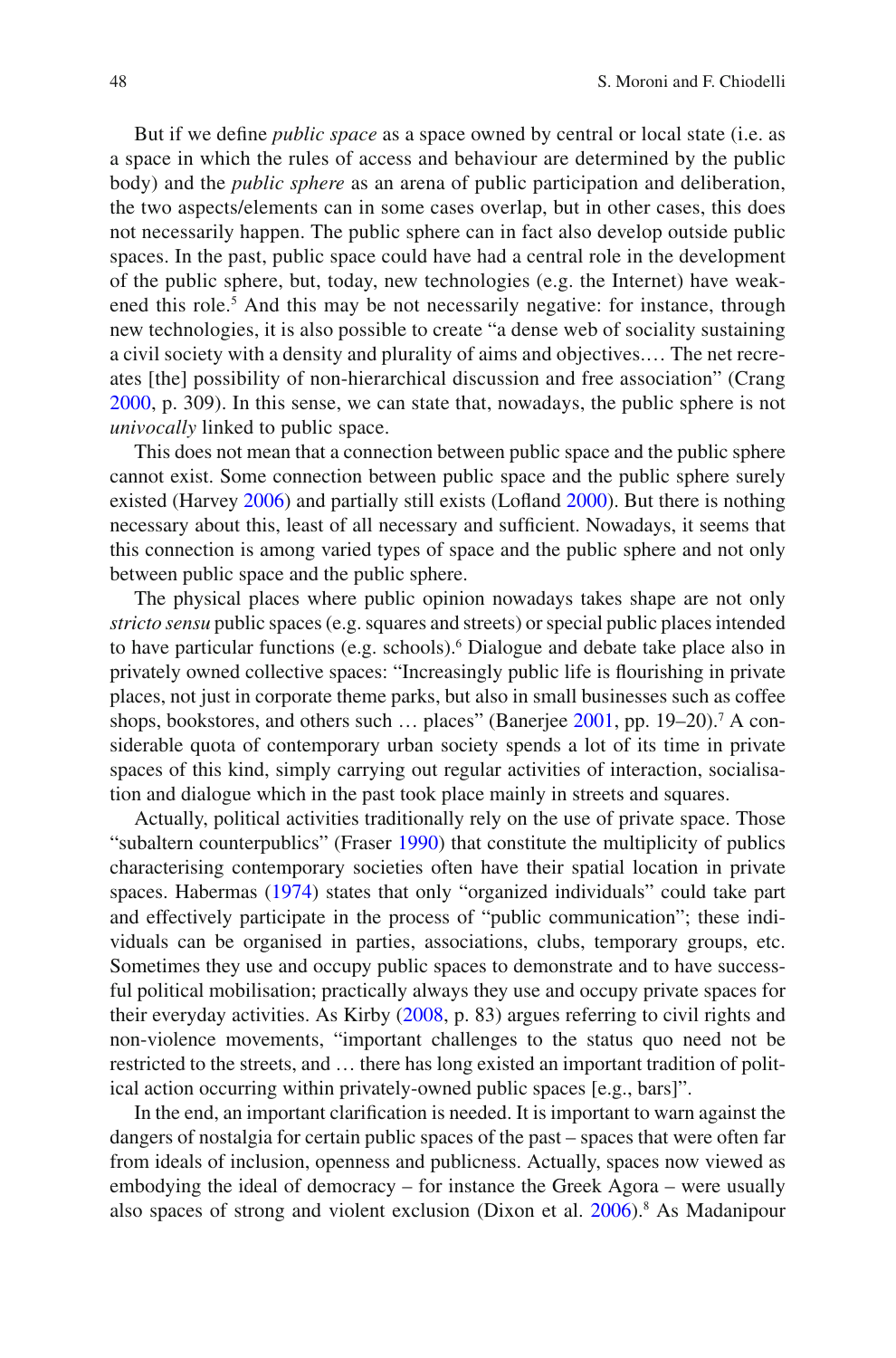$(2010, p. 7)$  argues, there is "false romanticization of historic public spaces" on which we project our own political and social expectations.

## *3.3.2 Second Thesis: No Privatisation of Public Space*

 A great deal of critical analysis about contemporary urban development asserts that a privatisation process of public space is actually in action – even an "end of public space" (Mitchell 1995; Sorkin [1992](#page-10-0); Low [2006](#page-9-0)). This "narrative of loss", which emphasises an overall decline of the public space (Banerjee  $2001$ ), is associated with the decline in the civic spirit and in social cohesion. Among the factors cited as principally responsible for all this are new forms of private spaces.

 Contractual communities are considered one of the main perpetrators in this regard: "Gated communities represent a major reordering in the physical, social, legal and civic arrangements… The conversion of public to private space, inherent in gated community development, drives the process" (Lang and Danielsen [1997](#page-9-0), p. 868). See also Blakely and Snyder ( [1997](#page-9-0) , p. 2): Today's homeowners associations "are not multi-unit, high-density apartment and condominium buildings with security systems or door-men in which gates or guards prevent public access to lobbies, hallways, and parking lots. Gated communities are different: their walls and fences preclude public access to streets, sidewalks, parks, beaches, rivers, trails, playgrounds – all resources that without gates or walls would be open and shared by all the citizens of a locality". Compare with Scott (1994, p. 20): "The assignment to homes associations of open space, parks, and other important community facilities bypasses the local governments that could appropriately be designated as custodians of such property".

This charge seems quite mistaken, however.

 Let us consider, for example, the running of a homeowners association. This kind of contractual community is a residential complex whose inhabitants are members of an association: each member is the owner of his/her housing unit, and all members are co-owners of the common areas (streets, squares, parking lots, recreational areas, etc.). The members of the association accept preset rules on land use and pay an annual fee that is employed for managing the common spaces (Foldvary 1994; Nelson [2005](#page-10-0)). What happens in the creation of a homeowners association then is simply that a space privately owned (e.g. by a developer) is subdivided into spaces that are still private, some of which will be open to all the members of the future association. Hence, not only do homeowners associations not subtract any (previously) public space, but actually they organise (formerly) private spaces in a less parcelled method than the traditional way, encouraging the members of a certain group to use more of the common spaces: rather than the *privatisation of public space* , what happens here is a form of *collectivisation of certain private spaces* (Brunetta and Moroni [2012](#page-9-0)). In brief, and paradoxically, the phenomenon of homeowners associations "is causing an unprecedented transition from the traditional individual ownership of property to collective governance of most property in the USA" (Ben-Joseph [2004](#page-9-0), p. 132).<sup>9</sup>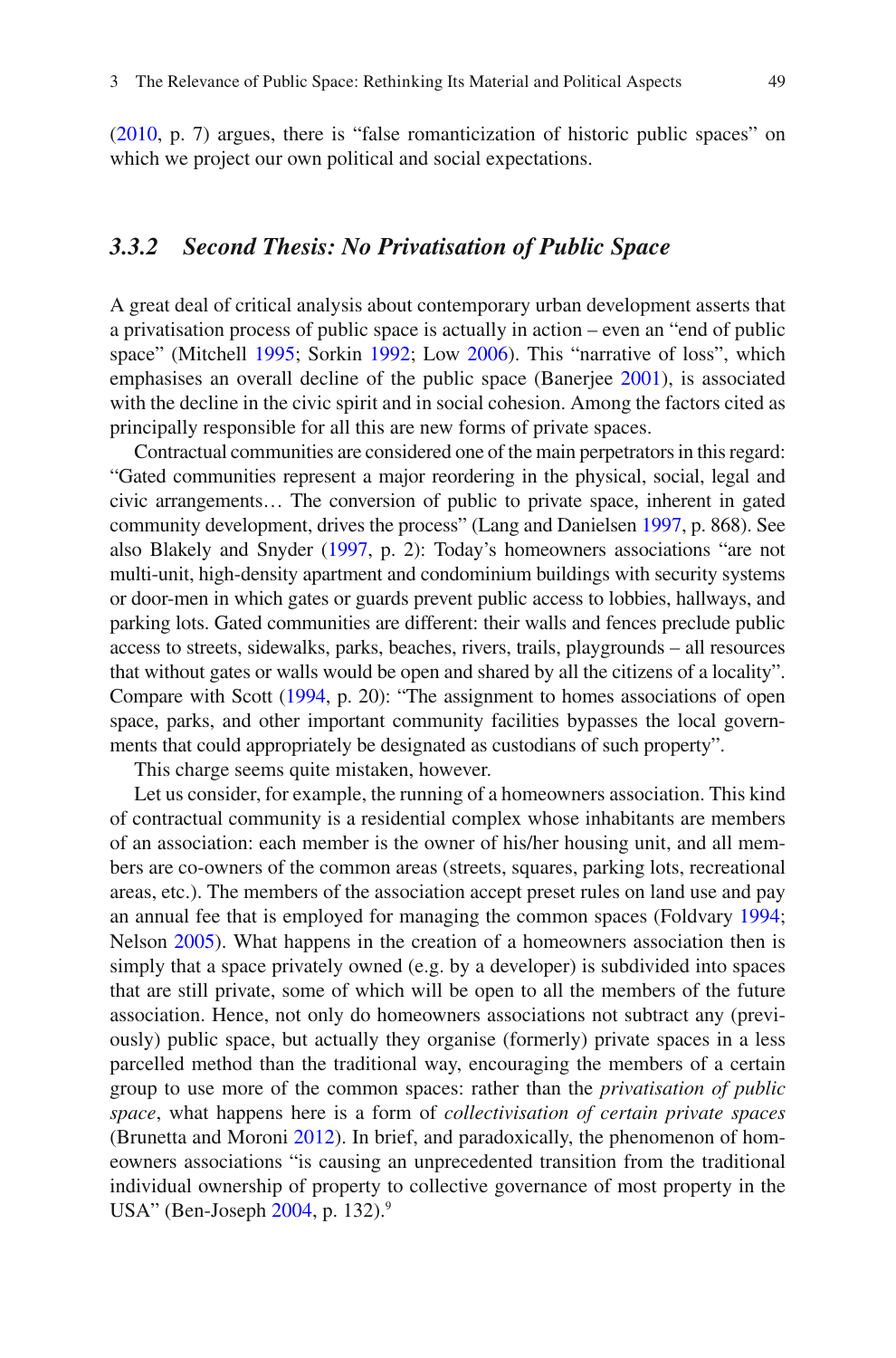<span id="page-5-0"></span> Contractual communities can clearly be criticised for several reasons. But the "public space privatisation argument" cannot be among them, because it is simply misleading.

 Private commercial areas (e.g. shopping malls and outlets) likewise come under attack from the "privatisation" argument. In this case too, nevertheless, it is quite simple to observe how these structures do not entail any privatisation of spaces that were publicly owned before. On the contrary, they give citizens new spaces for collective use.

 In the end, it seems possible to assert that many discussions about "public space privatisation" implicate a certain confusion. The risk is to confuse the (non-existent) reassignment of spaces that were publicly owned into private ones with the social and cultural transformation process which actually affects *the whole space* . The second process is really important – but it has nothing to do with any kind of "privatisation of public spaces".<sup>10</sup>

#### **3.4 The Indispensability of Public Space**

 Public space is fundamental; *stricto sensu* public spaces, in particular, are indispensable to urban life. But the public space indispensability does not rest primarily on its "political" meaning. Surely, *stricto sensu* public spaces are the place where certain political interactions occur (Mitchell [2003](#page-10-0) ) and where some political movements are visible (Mitchell [1995](#page-10-0); Blomley [2001](#page-9-0)). But, in continually underlining this "political" meaning, sometimes we forget that space – and particularly *stricto sensu* public space – has also a fundamental "livability relevance" (Sects. 3.4.1 and  $3.4.2$ ).

 It is important to note that stressing the "livability relevance" of public space does not imply assuming a reductionist position, that is, a position which devalues the immaterial meanings of public space. As we will see in what follows, however, certain symbolic-political meanings are in common with other types of space – not only physical ones. The political interaction, for instance, can occur in private spaces (e.g. bars) or in virtual locations too (e.g. social networks). On the contrary, the specific functional meanings we will talk about in the present section find their own expression *only* in *stricto sensu* public spaces. So it seems possible to argue that *stricto sensu* public spaces are *important* from an immaterial sociopolitical viewpoint, but *necessary* (indispensable) only from a "livability" perspective. And this "livability relevance" is – as we will see – a strictly *ethical* one.

#### *3.4.1 Indispensability for People in a "No-Property Situation"*

 The mere fact that as individuals we have a physical body implies that to exist we must be in some place at any given time, and an absence of *stricto sensu* public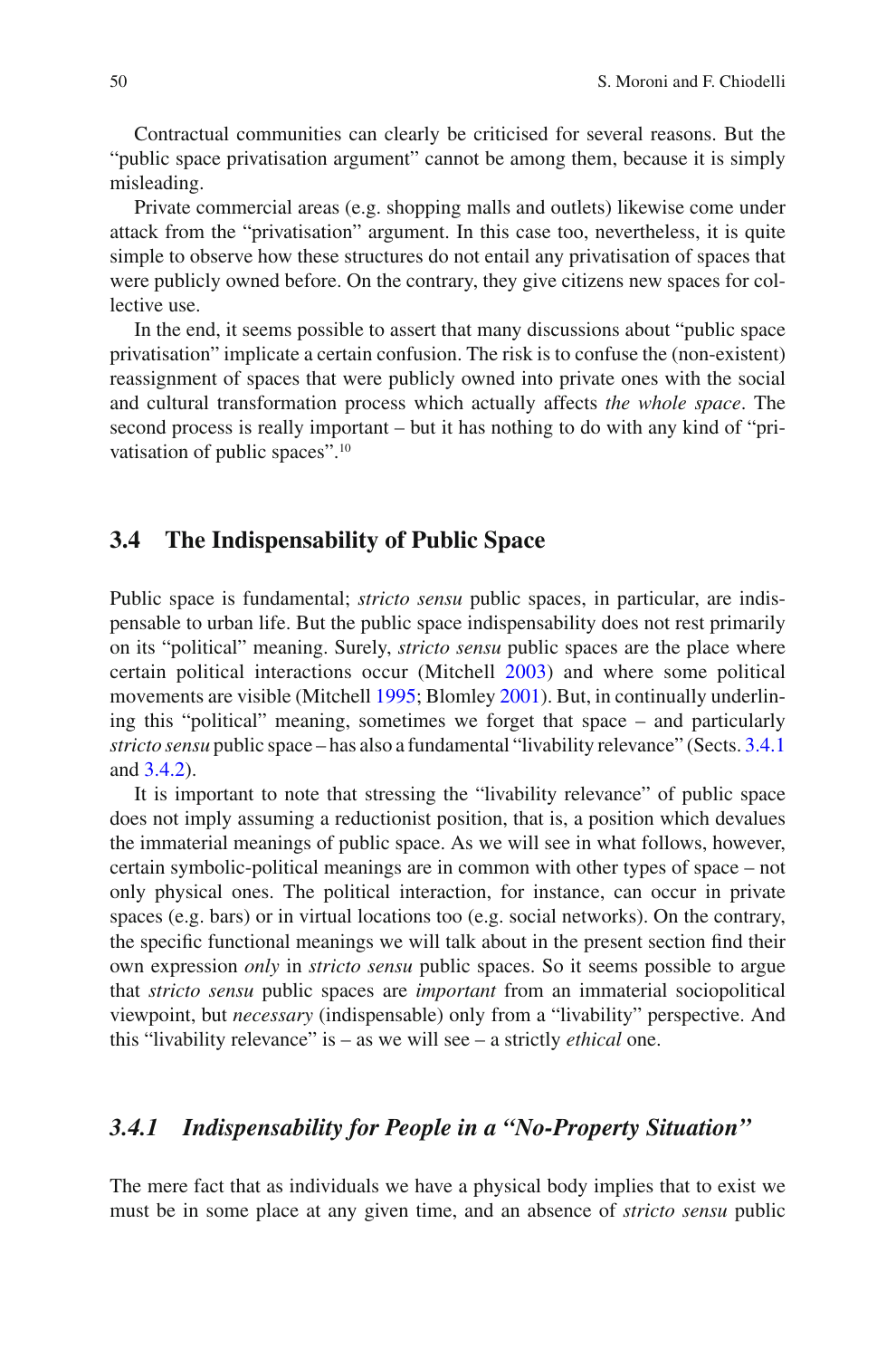<span id="page-6-0"></span>spaces would entail that all those without private property could not "exist" or do anything. For certain categories of people in a "no-property" situation – such as the homeless – *stricto sensu* public spaces are what permit them to exist. As Jeremy Waldron (1993, p. 313) observes: "One way of describing the plight of a homeless individual might be to say that there is no place governed by private rule where he is allowed to be". The point is that "anything a person does has to be done somewhere. All actions involve a spatial component ... It follows, strikingly, that a person who is not free to be in any place is not free to do anything; such a person is comprehensively unfree" (Waldron 1993, p. 316).

 For those who do not possess a place of their own, *stricto sensu* public spaces are the only places in which they can carry out the functions of survival (sleeping, eating). For such a person, the prohibition of certain behaviours in public spaces – such as eating, sleeping or urinating – actually prevents him from these functions and as such prohibits him from "existing". The growing exclusion of certain forms of behaviour in public places<sup> $11$ </sup> – without offering alternatives for carrying out such functions (public latrines, for instance) – means that people without private property, or without access to private services, are completely unable to carry out certain physical functions.<sup>12</sup> To quote Waldron (1993, p. 328) again: "If an action X is prohibited to everyone in public places and if a person A has no access to a private place in which to perform it, then action X is effectively prohibited to A *everywhere* , and so A is comprehensively unfree to do X".

#### *3.4.2 Indispensability for All*

 The "livability" aspect of *stricto sensu* public spaces is fundamental also to people who privately hold – as owner or renter – a portion of urban space, that is, the great majority of people living in a city. Many examples can be considered here, but, for the sake of simplicity, we will focus only on one of them: the "connecting" function.

 The "connecting" function of *stricto sensu* public spaces is really indispensable. Individual freedom is essentially based on freedom to move, that is, the possibility to move inside space: mobility is, in some respects, "constitutive of democracy"; it is a "democratic right" (Sheller and Urry 2000, p. 741).<sup>13</sup> Private property gives its owner a variety of powers and rights, but, paradoxically, it does not automatically entail the right to free mobility. You may own your own house, but if all around it there is private land on which you are not allowed to trespass, you are as if in jail, even if you possess your own jail. Even a libertarian like Robert Nozick [\( 1974](#page-10-0) , p. 55) recognises this as a problem in a theory that gives absolute priority to private property rights: "The possibility of surrounding an individual presents a difficulty for a libertarian theory that contemplates private ownership of all road and streets, with no public ways of access. A person might trap another by purchasing the land around him, leaving no way to leave without trespass".

 In the end, certain *stricto sensu* public spaces guarantee everybody the right to move from one point of the city to another, to reach other (public or private) spaces,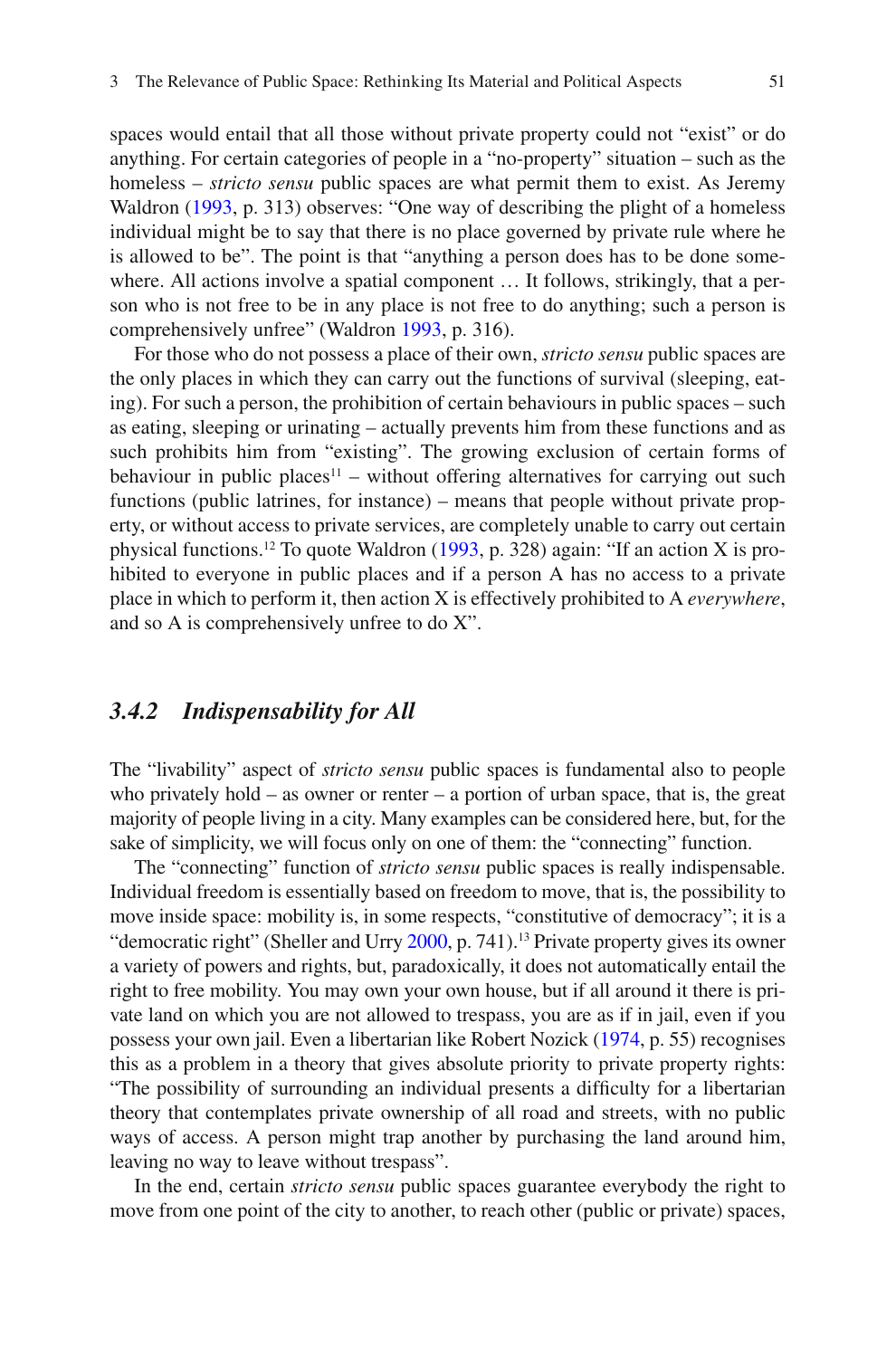where wished functions take place. In brief: "Public space mediates between the private spaces that make up the bulk of the city…. Without it, the spatial movement across the city becomes limited and subject to obstacles in need of constant negotiation" (Madanipour [2003 ,](#page-9-0) p. 220).

#### **3.5 Conclusions**

In this chapter, we have tried to argue two theses.

 First, that public space is not perforce connected with the public sphere at all. As Kirby (2008, p. 91) writes: "There is nothing in our urban experience that demands that public space and the public sphere are inherently, ubiquitously and infinitely connected". Today, a large amount of daily interaction, meeting and communication no longer takes place only in public spaces. There are virtual or private spaces for collective use beyond these spaces. If we are interested in rebuilding the public sphere (and it is anyway doubtful that this has to be the planners' and architects' *central* purpose), action on (public) space does not appear as the better way nor the only one possible at all.

 Second, we have argued that the privatisation process of public space is not actually under way. The opposite is happening: actually a "collectivisation" of certain private spaces is in place.

 At the basis of our discussion, at any event, we retain the conviction that public space is an essential component of contemporary cities. The city could not exist without certain forms of public spaces, and these cannot be replaced by any suitable private space whatever. Necessary public spaces are first of all *stricto sensu* public spaces. Their own indispensability is, however, based primarily on questions of "livability". This does not mean that the "political" aspects of public space are irrelevant; it means merely that they must not be overplayed to the detriment of other fundamental roles played by public space. Clearly, public spaces that are made available and accessible for purposes of "livability" can turn out to be useful anyway even for "political" reasons (though the latter cannot be planned nor are they predictable or directly governable).

#### **Notes**

- 1. This article is the result of joint research activity undertaken by the two authors. The final written version of Sects. [3.1](#page-0-0) and [3.3](#page-2-0) can be attributed to Stefano Moroni and that of Sects. [3.2](#page-1-0) and [3.4](#page-5-0) to Francesco Chiodelli.
- 2. "Because by definition a public space is a place accessible to anyone, where anyone can participate and witness, in entering the public space one always risks encounter with those who are different, those who identify with different groups and have different opinions or different forms of life. … Politics, the critical activity of raising issues and deciding how institutional and social relations should be organized, crucially depends on the existence of spaces and forums to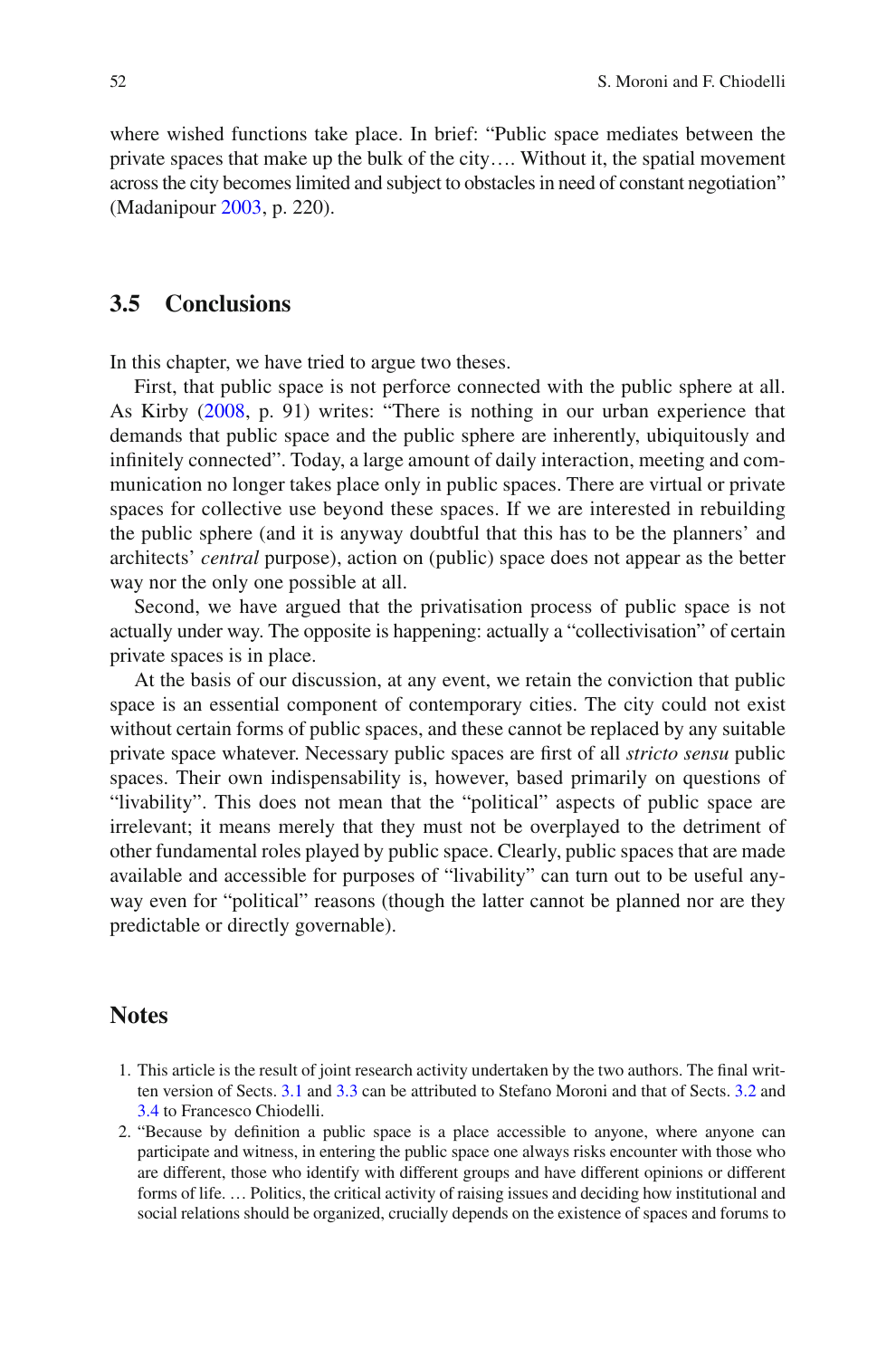which everyone has access" (Young [1990](#page-10-0), p. 241). "Publicly accessible spaces are important features of any vibrant and sustainable urban environment. The best spaces present opportunities for discussion, deliberation and unprogrammed, spontaneous encounters with those maintaining diverse viewpoint on the world" (Németh 2009, p. 2463).

- 3. To quote Low and Smith (2006, p. 3), public space "is not a homogeneous arena: the dimensions and the extent of its publicness are highly differentiated from instance to instance". In the same way, a private property space is not necessarily used by few persons – and in any case private ownership is never absolute, for it always includes duties and obligations (Needham 2006).
- 4. On this point, see Howell (1993, p. 311) and Mitchell (1995, p. 16).
- 5 . As Sisk ( [2007 ,](#page-10-0) p. 1198) observes: "While the town square evolved in an era in which the primary means of communication was oral and most interaction was face-to-face, the opportunities for expression of ideas have expanded in number – and changed in nature – tremendously in the past several decades. The development of inexpensive access to a broad audience through internet technology promises to further revolutionize and democratize wide-ranging public debate in the future".
- 6 . As Amin ( [2008 ,](#page-9-0) p. 6) argues: "Today … the sites of civic and political formation are plural and distributed. … Urban public space has become one component, arguably of secondary importance, in a variegated field of civic and political formation". See also Amin  $(2008, p. 5)$ : "In the age of urban sprawl, multiple usage of public space and proliferation of the sites of political and cultural expression, it seems odd to expect public spaces to fulfil their traditional role as spaces of civic inculcation and political participation. We are far removed from the times when a city's central public spaces were a prime cultural and political site".
- 7. According to Light (1999), the origin of the public sphere in seventeenth and eighteenth centuries can be linked to private property space (e.g. coffee houses and salons). "It is possible to make the case that the public sphere has always been… part of an ongoing and ramifying development of congeries of semi-private social spaces" (Crang [2000](#page-9-0), p. 309).
- 8. As Miles (2000, p. 255) notes: "In Attica in the time of Perikles, only twenty to thirty thousand people were citizens, all men, of a population of perhaps two hundred and fifty thousand; ... citizens alone participated in a democracy from which women, slaves and strangers were excluded". See also Basson (2006).
- 9 . In other words: "At the end of the twentieth century, there was a … shift in the United States from individual private ownership of residential property to new collective forms" (Nelson 2005, p. 351). See also Glasze et al. (2006, p. 2): "The value of 'public space' and its endangerment through 'privatisation' is a frequently cited *topos* within the critique of contemporary urbanism. … [But] many master-planned private settlements simply involve the subdivision of a piece of land formerly under single private ownership into many titles under shared ownership. … A piece of land under single private ownership may become co-owned by many residents".
- 10. Another point is worth clarifying. The fact that many collective activities take place in private spaces does not render them the opposite of "publicness". As Tyndall  $(2010, p. 134)$  writes, "too often urban research has framed publicity as a zero-sum game which, given the privatization occurring in our cities, is necessarily equated with a decline in publicness itself. … Publicness is a social practice that is applied across a variety of spaces … [and] is both constituted by, but also constitutive of space".
- 11. On this point, see for instance Mitchell (2003) and Laurenson and Collins (2007).
- 12. This does not mean that to allow a homeless individual to sleep on a bench is a desirable solution. This means simply that, in the absence of some form of public aid, to impede a homeless person from sleeping in a public space is *to prevent him from sleeping at all* . On this point, see also Mitchell (1997). As he observes, the "annihilation of (public) space" through a lot of restrictions as regards its use is a form of "annihilation of people". In Mitchell's opinion, anti-homeless legislation is not about crime prevention (as sometimes held) but about "crime invention".
- 13 . For instance, in the USA, "freedom of travel can be invoked either as an implicit constitutional right or as a fundamental interest that triggers strict scrutiny under the Equal Protection Clause" (Ellickson 1996, p. 1239).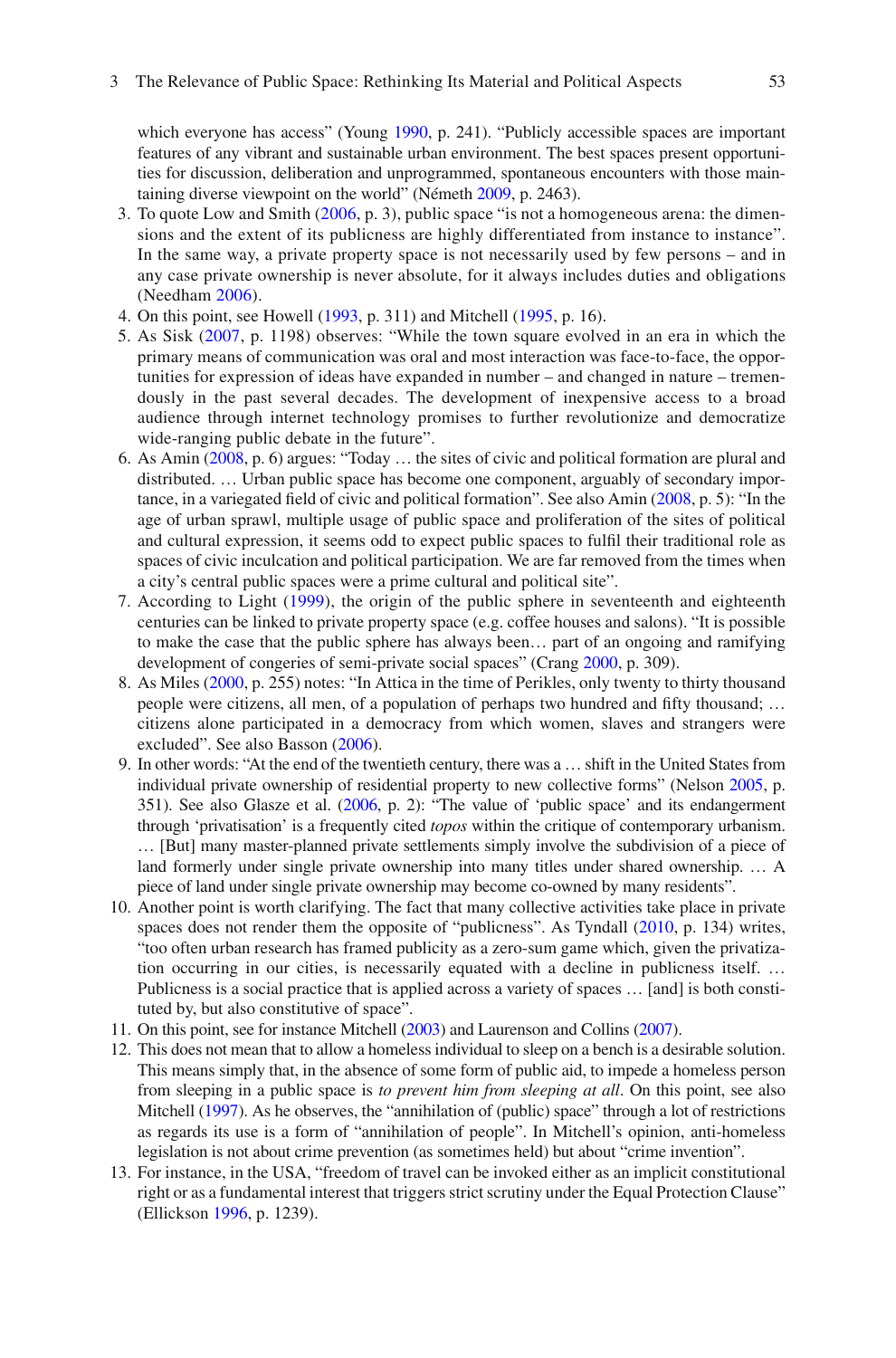#### <span id="page-9-0"></span> **References**

- Amin A (2008) Collective culture and urban public space. Cities 12(1):5–24
- Banerjee T (2001) The future of public space: beyond invented streets and reinvented places. J Am Plann Assoc 67(1):9–24
- Basson S (2006) "Oh comrade, what times those were!" History, capital punishment and the urban public square. Urban Stud 43(7):1147–1158
- Ben-Joseph E (2004) Double standards, single goal: private communities and design innovation. J Urban Des 9(2):131–151
- Blakely EJ, Snyder MG (1997) Fortress America. Gated communities in the United States. Brookings Institution Press, Washington, DC
- Blomley N (2001) Introduction. In: Blomley N, Delaney D, Ford RT (eds) The legal geographies reader. Blackwell, Oxford, pp 3–5
- Brunetta G, Moroni S (2012) Contractual communities in the self-organizing city. Springer, Berlin
- Crang M (2000) Public space, urban space and electronic space: would the real city please stand up? Urban Stud 37(2):301–317
- Dixon J, Levine M, McAuley R (2006) Locating impropriety: street drinking, moral order and the ideological dilemma of public space. Political Psychol 27(2):187–206
- Ellickson RC (1996) Controlling chronic misconduct in city spaces; of panhandlers, skid rows, and public-space zoning. Yale J Law 105:1165–1248
- Ercan MA (2010) Less public than before? Public space improvement in Newcastle city centre. In: Madanipour A (ed) Whose public space? International case studies in urban design and development. Routledge, London, pp 21–50
- Foldvary F (1994) Public goods and private communities. Edward Elgar, Aldershot
- Fraser N (1990) Rethinking the public sphere: a contribution to the critique of actually existing democracy. Social Text 25–26:56–80
- Glasze G, Webster C, Frantz K (2006) Introduction. In: Glasze G, Webster C, Frantz K (eds) Private cities. Global and local perspectives. Routledge, London, pp 1–8
- Habermas J (1974) The Public sphere: an encyclopaedia article. New German Critique 3:49–55
- Harvey D (2006) The political economy of public space. In: Low S, Smith N (eds) The politics of public space. Routledge, London, pp 17–33
- Howell P (1993) Public space and the public sphere: political theory and the historical geography of modernity. Environ Plann D Soc Space 11(3):303–322
- Kirby A (2008) The production of private space and its implications for urban social relations. Political Geogr 27(1):74–95
- Kohn M (2004) Brave new neighbourhoods. The privatization of public space. Routledge, London
- Lang RE, Danielsen KA (1997) Gated communities in America: walling out the world? Hous Policy Debate 8(4):867–877
- Laurenson P, Collins D (2007) Beyond punitive regulation? Antipode 39(4):649–667
- Light J (1999) From city space to cyberspace. In: Crang M, Crang P, May J (eds) Virtual geographies. Routledge, London, pp 109–130
- Lofland L (2000) Urbanity, tolerance and public space. In: Deben L, Heinemeyer W, van der Vaart D (eds) Understanding Amsterdam: economic vitality, city life and urban form. Het Spinhuis, Amsterdam, pp 143–160
- Low SM (2006) The erosion of public space and the public realm: paranoia, surveillance and the privatization in New York City. City & Society 18(1):43–49
- Low S, Smith N (2006) Introduction: the imperative of public space. In: Low S, Smith N (eds) The politics of public space. Routledge, London, pp 1–16
- Madanipour A (2003) Public and private spaces of the city. Routledge, London
- Madanipour A (2010) Introduction. In: Madanipour A (ed) Whose public space? International case studies in urban design and development. Routledge, London, pp 1–15